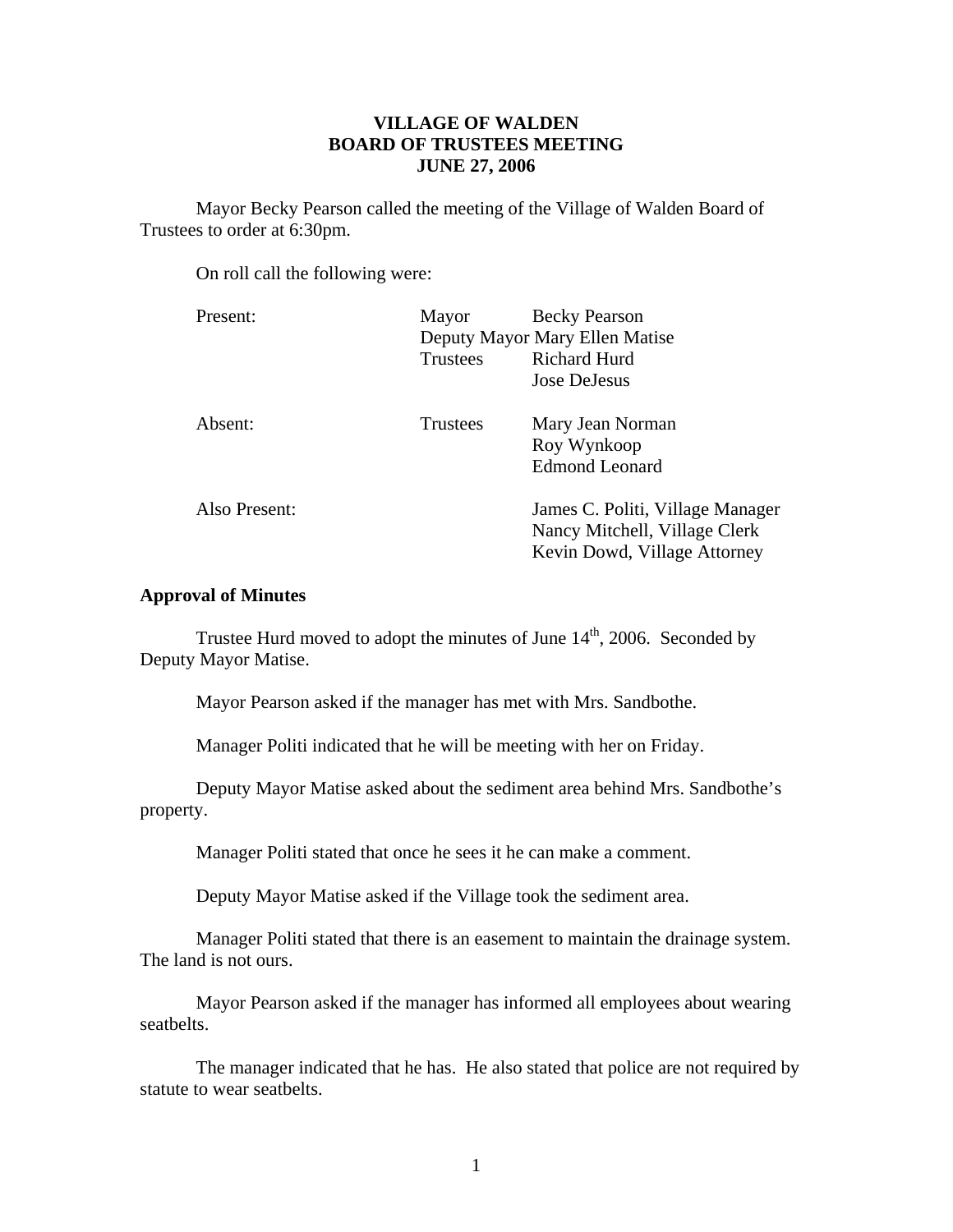Mayor Pearson asked if there was anything in writing regarding the police not required to wear seatbelts.

Chief Holmes stated that it is in the vehicle and traffic law and he will get a copy to the mayor.

Manager Politi stated that DPW is not required to wear a seatbelt when running backhoes, which are PESH regulations.

All ayes. Motion carried.

# **Public Portion**

Susan Cockburn, Town Supervisor asked if the board had any questions as to what a conservation advisory council is. She understands at the last meeting there were concerns that it was a quasi government agency. Under state law its board created under the guidance of the town's attorney. Their first order of business is to do an environmental resource inventory and once it's complete the DEC signs off on it and it's registered and located in the state and then the conservation advisory council is moved up a notch. There is space for nine members. It's not a quasi governmental agency, it's a bonafied entity. Most grants now they want to see that people are working with each other. They are requesting a letter showing that the Village of Walden acknowledges and recognizes the need for such a project. The conservation advisory council reviews planning projects and looks at storm water run off, erosion, biodiversity complications, and aquifer conflicts.

 Member DeJesus asked how they interact with the planning board, because the planning board has the role of overseeing all the things the supervisor just mentioned.

 Supervisor Cockburn stated that their planning board receives written comment from the historic preservation commission and the conservation advisory council. The council reviews the plans and makes sure that everybody knows what's there and needs to be done.

 Trustee Hurd stated that his concern is if they are an advisory council and they are out lending their expertise, gathering information and making it available to the various boards are they in a position of authority or are they providing information.

Supervisor Cockburn stated it's like the name says, advisory council.

 Trustee DeJesus stated that basically they gather information to supplement what's being submitted from a different angle.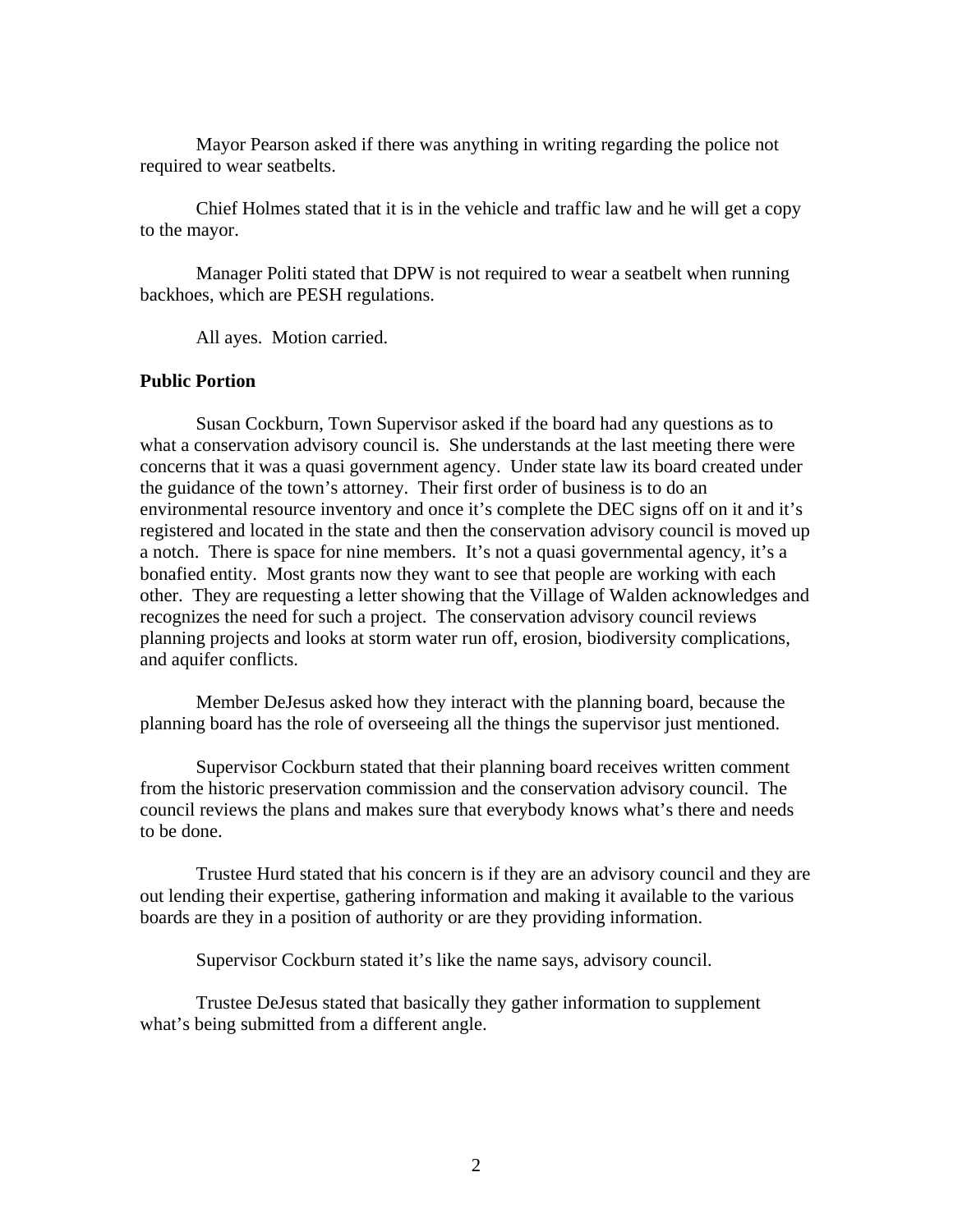Supervisor Cockburn stated that the planning board is duly required to review and to not just toss it into the waste bin. If there is a problem everyone is put on notice that there is a problem that needs to be looked at thoroughly.

Mayor Pearson asked if they would be coming into the Village of Walden.

Supervisor Cockburn stated that its just town.

 Trustee DeJesus stated that one of the issues that came up the other day was that the letter that was given to the board indicated that the grant application that has been submitted by the Town of Montgomery on behalf of the Town and the Villages of Montgomery and Walden. He doesn't recall this board voting to authorize that application to go out on behalf of the Village of Walden.

 Supervisor Cockburn stated that they were just hoping that the Village would go along with this.

Manager Politi indicated that the application summery also states that.

Supervisor Cockburn stated that if the Village wishes she will take that out.

 Mr. Dowd indicated that the Village of Montgomery supported the application but they reserved the right to reject the grant or any mentioned share they might be called upon to pay.

Mayor Pearson stated that it looks like the Town will be taking up the share.

 Mr. Dowd stated that the person who appeared before the Village of Montgomery he believes he gave the impression that the Town would be looking to Walden and Montgomery Village to share the local match.

Mr. Smit stated that he was given the impression that there is no match.

 Ms. Heneghan stated that she knows it was represented by Ken Valk as involving a monetary share to the Village of Montgomery but the actual grant writer she could not reach him to clarify that. So, it isn't definite whether it would involve a share. It would be a minimal share, a little over \$2,000.

 Trustee DeJesus stated that the issue for the future is that the if the village was aware of the matching grant they would have budgeted for it, but when you send in an application and you in essence encumber the resources of the Village without them knowing that is a problem. He doesn't have a problem working with the Town and other villages but in order to do that there has to be up front from the get go. We need to know we are going to be included in something.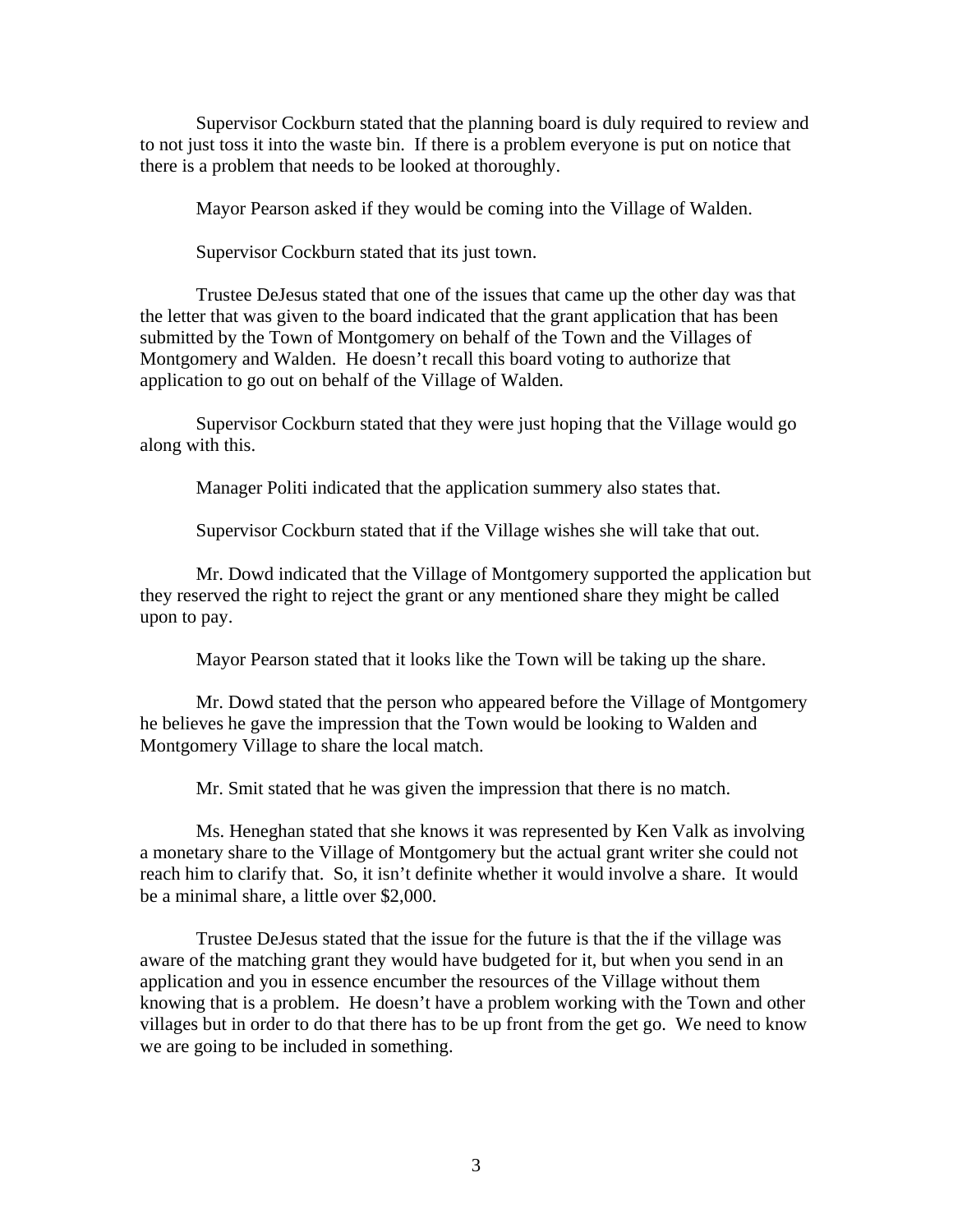Deputy Mayor Matise stated that she is wondering if some of the things DPW is doing, such as marking the storm drains, wouldn't fit into the scope of this project and become our match.

 Manager Politi stated that he doesn't know what they are considering as a match. He would have to see the grant application.

Deputy Mayor Matise moved that at this time we see no monetary contribution expected on the village's part that we would send a letter of support for the Hudson River Estuary Grant, and if work that the Village is doing an MS4 community fits into this and we can benefit from it and lend our support to the grant. Seconded by Mayor Pearson.

Trustee DeJesus stated that he doesn't have a problem with sending a letter he has a problem with the process because you cannot take it upon yourself to go and apply on behalf of another municipality. In doing so you cannot just go ahead and summit a proposal and then send a letter to the Village saying we have submitted this grant with your name on it and now we need you to support it.

 Trustee DeJesus stated that the motion should read to support the application with the understanding that any monetary contribution would be an incon contribution and borne by the town.

 Trustee Hurd stated that he's not sure he completely understands the program and he would be a whole lot more comfortable if they would table this until such time as they have the full board so they could discuss this at length. He would like to know what the ramifications are all the way through, not just the money.

On roll call Trustees DeJesus, Deputy Mayor Matise and Mayor Pearson votes yes. Trustee Hurd abstained. Motion defeated.

 Deputy Mayor Matise suggested the Village set up an exploratory committee that would look into intermunicipal agreements and how the Town and Village would work together.

 Mayor Pearson stated that she met with the manager and they would like to meet with the Town Supervisor, Village of Maybrook's Mayor and the Village of Montgomery's Mayor quarterly, so they can work together.

 Supervisor Cockburn stated that in regard to Tasers her chief of police said that the reason he didn't accept the donation for Tasers was because there have been incidents of death related to the Tasers and he doesn't want anything to do with that.

 Ann Ilkew asked that one of the dog kennels at DPW be used when the shelter isn't open or is full, just over night.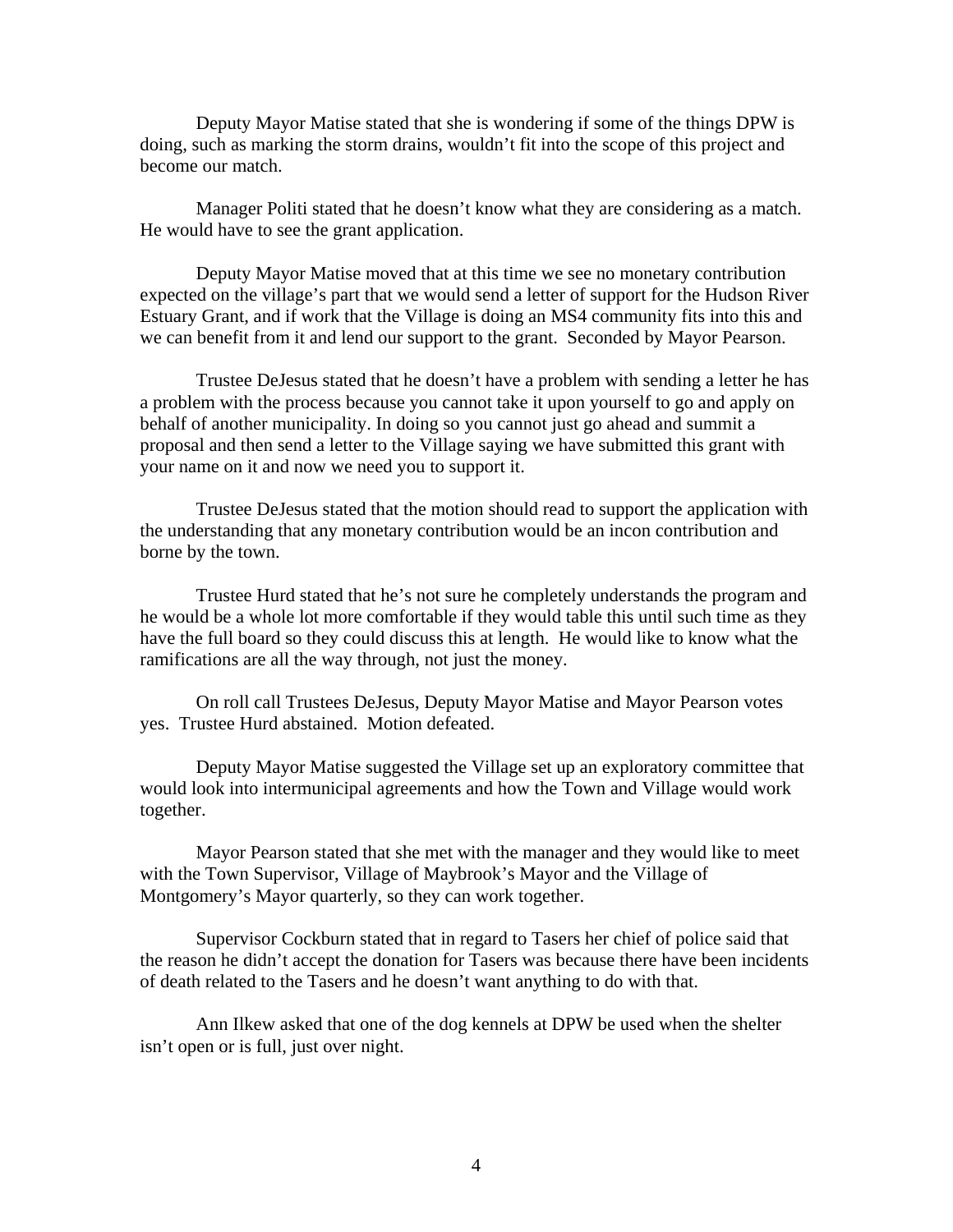Mayor Pearson asked Chief Holmes if there was a copy of the procedures for what the dog control officer in the town does for animals.

Mayor Pearson asked how many times do they get calls late at night.

Ms. Ilkew stated twice a month.

Mayor Pearson asked if a key could be given to the village's dog control officer.

 Manager Politi stated that you get into the questions of what if it's a multiple days and whose taking care of the dogs. In the seven years he's been here those cages were never used. He doesn't know the last time they were used.

 Deputy Mayor Matise stated that she knows of an instance where a dog was quarantine there for 10 days.

Trustee DeJesus asked for the Chiefs comment.

 Chief Holmes stated that the Police Department is in charge of the dog warden. He finds it very unusual the Town telling the Police Department how to do their job. No one ever asked him. He will present his plan to the board. They had a plan before and there is a reason they don't put dogs down there. He suggested the Mayor talk to him and come up with a plan.

 Supervisor Cockburn indicated that the Town didn't instruct anyone to come to this meeting. Ms. Ilkew has been calling her as well as the Village.

Chief Holmes stated that the Village calls the Town regarding unlicensed dogs.

Ms. Ilkew stated that whenever there is an unlicensed dog in the Village they call her.

#### **Audited Bills**

Trustee Hurd moved to pay the audited bills of June 27, 2006. Seconded by Trustee DeJesus.

 Mayor Pearson stated that there was a bill for the senior nutrition program which she would like to meet with the Town Supervisor about.

 Supervisor Cockburn stated that they should be meeting with Peter Gallati and she will sit in on the meeting.

All ayes. Motion carried.

## **Bagel Café Outdoor Seating Request**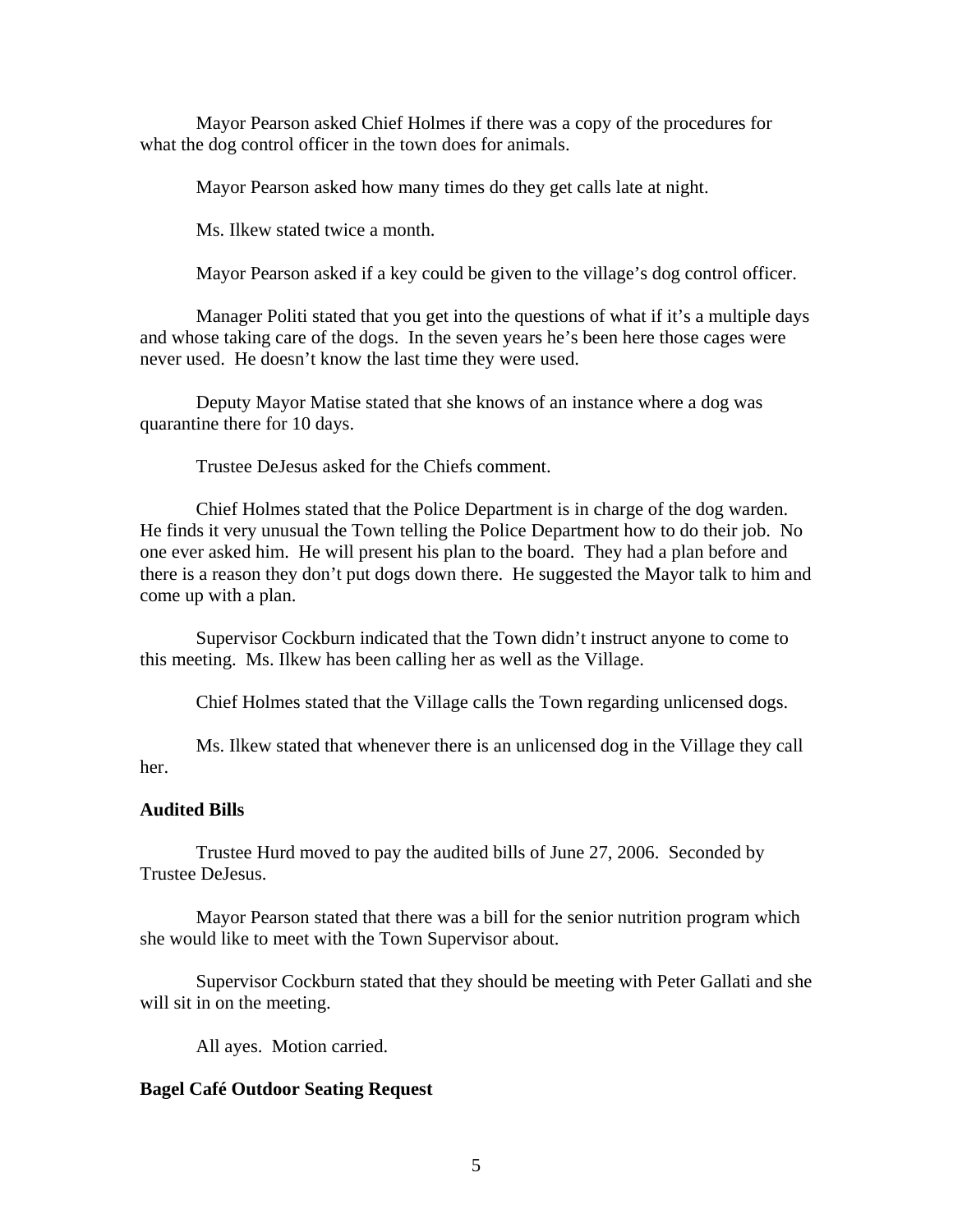Manager Politi stated that there is a request from the Bagel Café to have outdoor seating. The code requires them to have the outdoor seating on their own property. In this case he is asking for space on the sidewalk. Two tables will work, but you are now on the Village's right of way. There has to be delineation, such as a fence.

 Mr. Dowd stated that the board wrestled with this issue several years ago when Gary Sweeney requested outdoor seating and then we went through an entire local law process to lay down the requirements. This is what you don't want to have, because of the liability.

 Deputy Mayor Matise stated that it would block the sidewalk and the music shop is very busy. She has another concern because the owner of the building has a request in for two more offices and an apartment upstairs and there is no parking. There is private property on the side of the café.

Manager Politi stated that is where their employees park.

 Trustee DeJesus stated that this brings up another issue; there are three benches that sit on the sidewalk on Scofield Street, one being outside the Good Samaritan.

Mr. Dowd stated that if you do it here then everyone will want to do it.

Deputy Mayor Matise suggested they sit by the Fireman's statue.

Manager Politi stated that you have to be clear as to how much space he will need.

 Trustee DeJesus stated that in other communities it does look nice, but they have wider sidewalks. In this particular place it would look good and be nice, but then you're adding a fence and it doesn't look too nice.

Trustee Hurd suggested they change the law in its entirety.

 Mayor Pearson asked if the building inspector had any comments and apologized to the Chief for upsetting him.

 Chief Holmes indicated that he's not upset, but he is in charge of the dog warden and no one came to him and asked him. He asked why they were allowed to continue discussing Village business. He reports to the manager.

Mayor Pearson stated that she didn't feel it was a bad idea.

 Mr. Stickles stated that outdoor cafés should be on private property, not on the sidewalk. There is too much traffic with the school. The Good Samaritan has to move the bench or get permission from the board to have it there.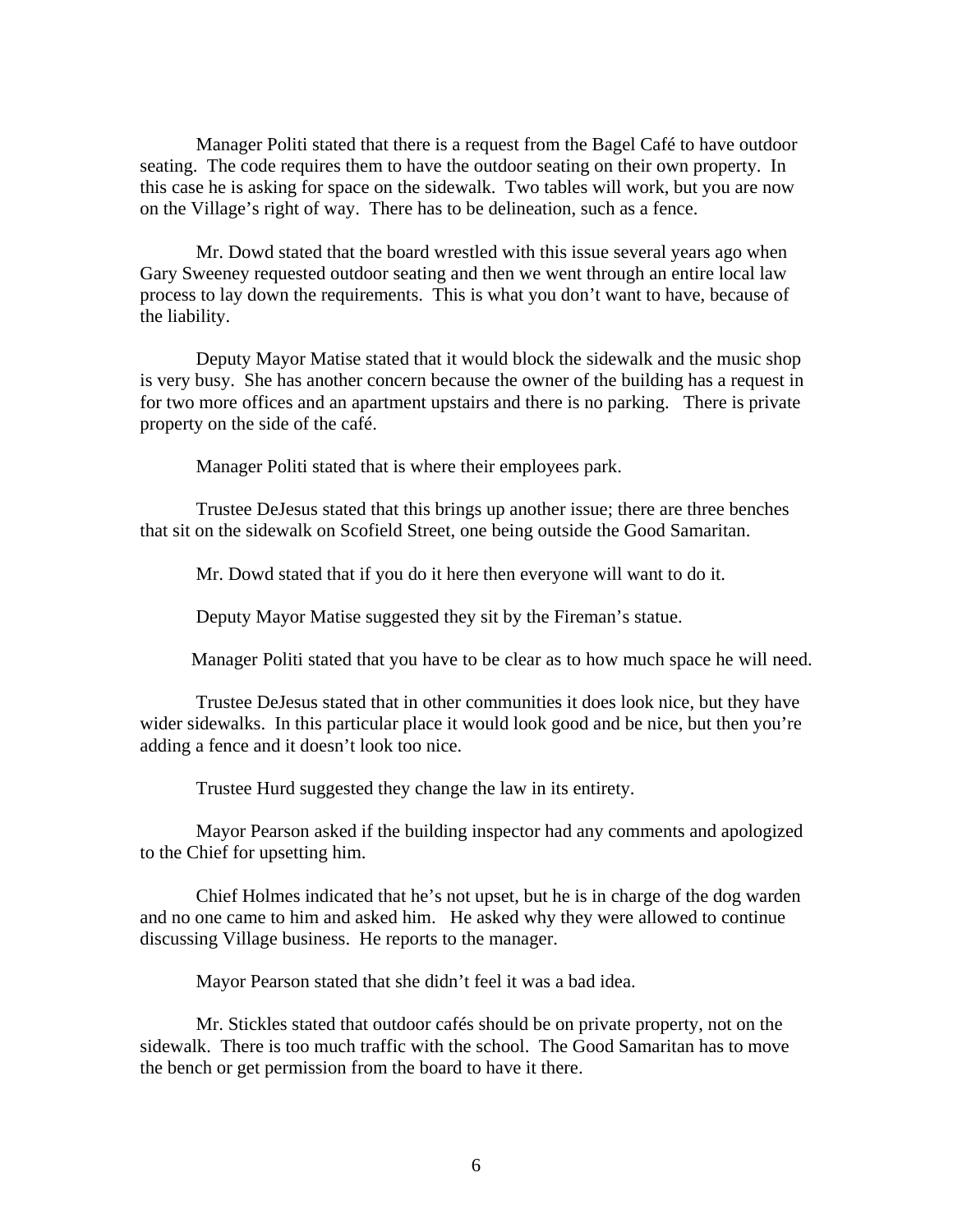Trustee DeJesus stated they also drop off clothing and that's not a good thing.

 It was the consensus of the board that this request does not meet the requirements of the law.

#### **Tasers**

Chief Holmes stated that as of the last meeting when Tasers were discussed the Board wanted three issues cleared up, one was more information on the person that was donating the money and what his connection is to the police department. The connection with the police department is Officer Taback who is one of our full time officers. Officer Taback was a part time officer in the Town of Montgomery. Officer Taback originally approached the Town of Montgomery when this individual came up to him, about eight months ago and they declined it over there and when he became full time here he brought the information to the chief and that's when the chief brought it to the board. The other question was what does it do to our insurance and he asked the new agent and it doesn't change anything with our liability insurance.

 Trustee DeJesus stated that there was also a question about a clear policy as to when the Taser would be used and someone asked for examples.

 Chief Holmes stated that he gave the board policies from different police departments.

 Deputy Mayor Matise asked if the officers would be taught on Tasers at the police academy.

Chief Holmes stated no, they will be taught individually.

 Deputy Mayor Matise stated that in Orange County it's the City of Newburgh and Town of New Windsor has Tasers.

Trustee DeJesus stated that the City of Middletown too.

Trustee Hurd asked about who would be trained.

 Chief Holmes stated to start off not full time officers. They will select from the supervisors and our fire arms experts.

Mayor Pearson stated that it won't be all the full time officers.

Chief Holmes stated no.

 Trustee DeJesus stated that eventually it will be, the idea is that most of them would use this which would require setting aside funds to buy additional stun guns.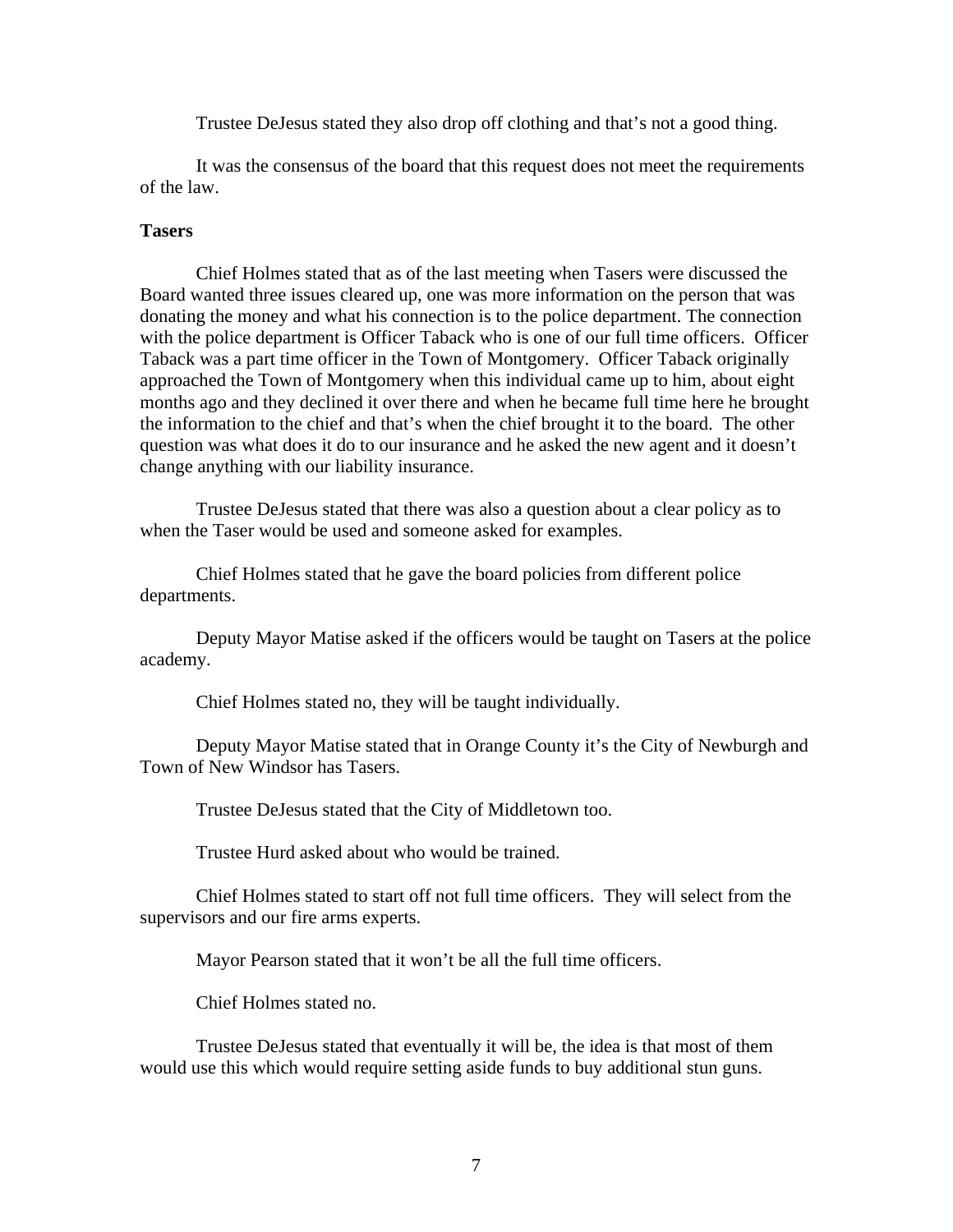Deputy Mayor Matise stated that she read a two year old article which stated that stun gun technology is becoming obsolete. She also asked if they could order the bright orange one.

Sergeant McCoskery stated that nothing is foul proof.

 Deputy Mayor Matise asked if they were ever in an incident where they would have used it.

Sergeant McCoskery stated yes, last night.

 Deputy Mayor Matise asked if this department has ever had to deal with an issue of wrongful death or injury as a result of responding to a situation and how would they deal with it with Tasers.

Sergeant McCoskery stated that the Taser is safer than physical force.

 Mayor Pearson stated that she has read quite a lengthy summery on stun guns and what she read she is not thrilled about having them.

 Deputy Mayor Matise asked since the Taser is viewed as less lethal that you would be more likely to use it instead of using some of the techniques you use now.

Sergeant McCoskery stated that once you're out there you have to decide.

 Deputy Mayor Matise stated that the police department knows people who have health issues that this type of equipment would affect; she was wondering if they should profile these people so that you know when you're in a no shoot situation.

Sergeant McCoskery stated that would be if you have time.

 It was the consensus of the board to wait until the full board is present to make a decision.

 Deputy Mayor Matise asked the Chief if he felt a public meeting on this would be effective.

Chief Holmes stated no, this is a decision of the board.

 Deputy Mayor Matise asked if the Chief has spoken to the other communities that use Tasers.

 Chief Holmes stated that the City of Newburgh has found it very useful. They have a whole different crime rate and a whole bunch of different issues. That shouldn't be a determining factor for the Village of Walden. The majority of the Village of Walden's officers would like to have it.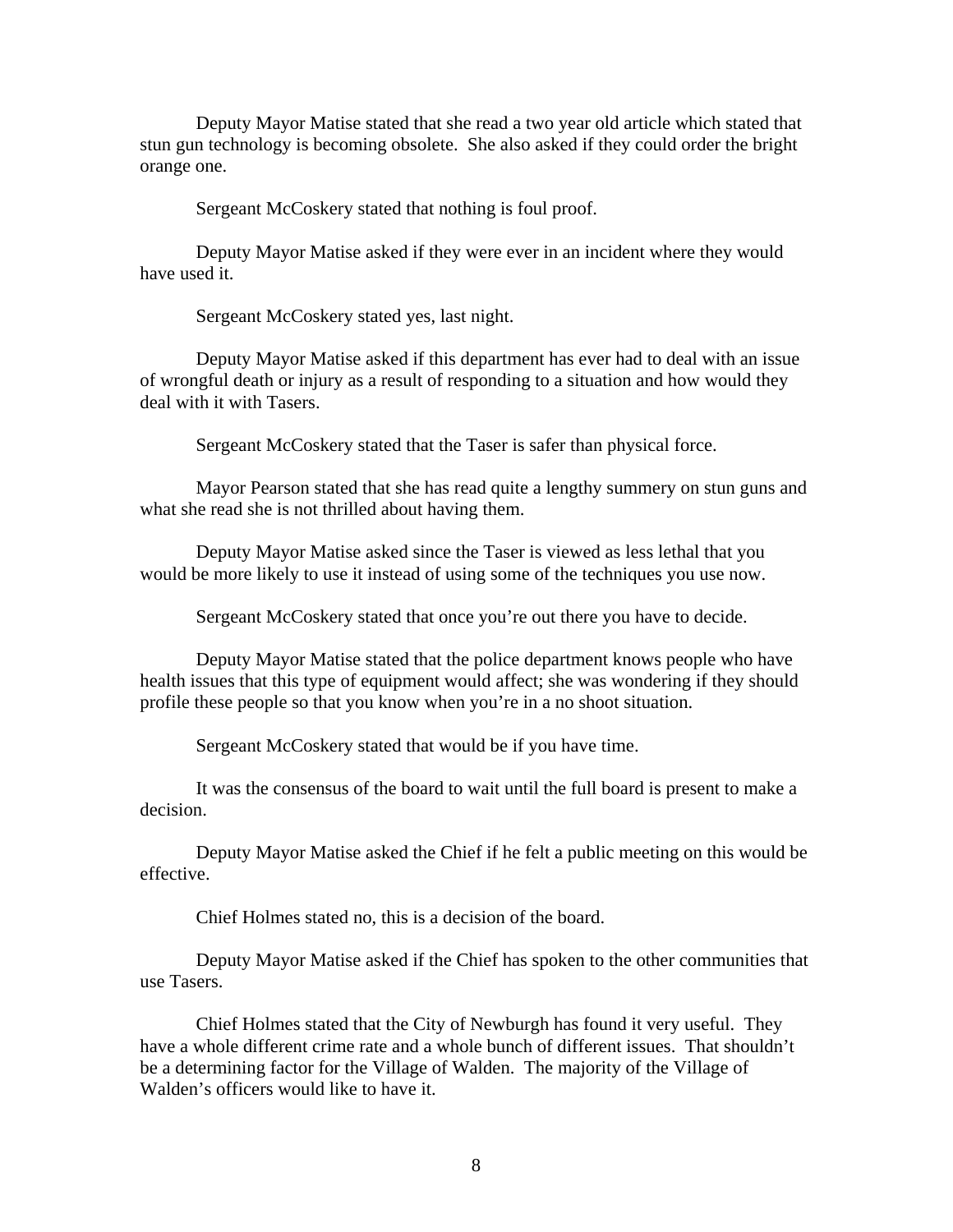#### **Accessory Unit Law**

Mayor Pearson stated that she didn't think the accessory law is what they had discussed before. They discussed the 900 square feet for apartments and changing the zone from multi family to single family.

 Mr. Stickles stated that the board discussed taking the RM2 and changing it to R6. Along with that the board discussed changing the minimum square footage to 900 square feet.

 Mayor Pearson stated that it started out going all to single family and then she spoke to Mr. Stickles and he said something about 900 square feet so that if someone had a large enough house they could put in an apartment.

 Mr. Stickles stated that Trustee Hurd was concerned that in a multi family zone where people could buy up parcels and make one big multi family, and changing your zone to just allow a maximum of two per parcel, then you're only limiting to two family homes in that one specific area.

 Trustee Hurd stated that by making it go from 500 square feet to 900 square feet, that doesn't make the existing two families non conforming, they stay two families and that saves a lot of trouble that way and the 900 square foot requirement prevents what the board was worrying about of taking one families and turning them into two families.

 Mr. Stickles stated that you keep the 500 square feet that you have now and if you have a 1500 square foot home that would allow three apartments, 900 square feet only allows you one. Right now you can buy a single family home of 2000 square feet and you can put four apartments in, in the RM2.

 Mayor Pearson stated that she is looking at Main Street with no parking anymore and we are allowing apartments to be built at 500 square feet minimum and being able to get four more apartments.

 Trustee Hurd stated that otherwise they fall within disrepair because there is no viable economic use for them.

 Mr. Stickles stated that the board is discussing four different things here. He gave the board a report of the square footages of the RM1 and RM2 of what we have now and his recommendation of what would keep the density low. The town's law of affordable housing he doesn't feel applies here. He always thought that would be for someone that is buying a new home at an affordable rate to be able to live there, not an apartment. The 900 square feet minimum is the same as your minimum 900 square foot for single family homes right now.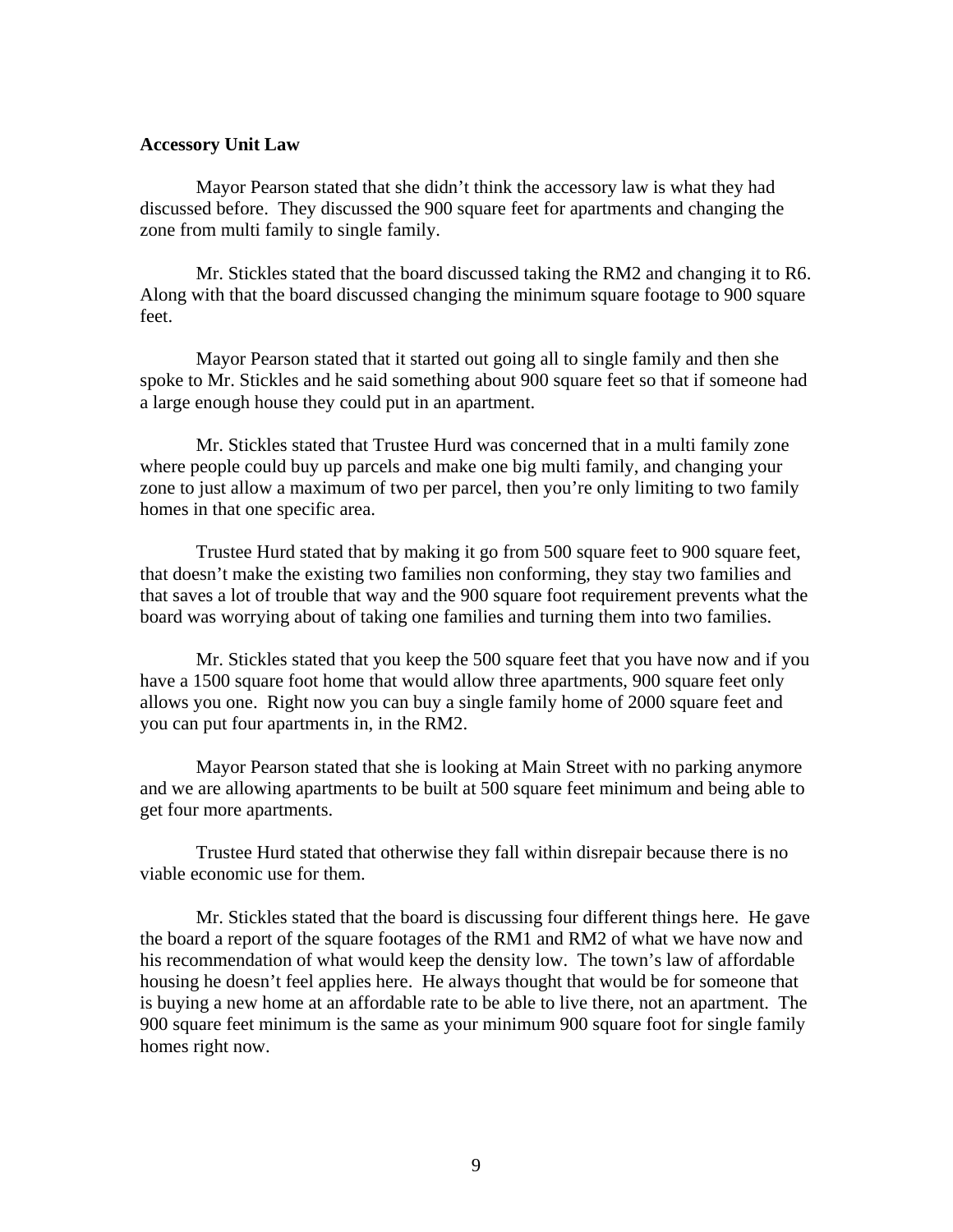Trustee DeJesus stated that there are different steps to this, the accessory law, the recommendation the building inspector made in March, which makes sense and then they have to deal with the accessory law and the third being the apartments on Main Street.

It was the consensus of the board to deal with the zone.

 Trustee Hurd asked if a property was non conforming how often does someone come before the zoning board.

 Mr. Stickles stated that they have been coming before the zoning board more and more often.

Mayor Pearson asked what they are asking for.

Mr. Stickles indicated expansions.

 Mr. Dowd stated that the original concept was how do we make the zoning in that area less dense, so you don't have the tear downs and rebuilds. By making this an R6 you're saying one and two family homes are permitted uses. You have 31 parcels that are single family right now, say they are on the minimum 5000 square foot lot, you rezone it to an R6 someone buys that house they can then tear it down and build up an 1800 or 2000 square foot bi-level and then put up two family.

Trustee Hurd stated that's not what we want.

 Mr. Dowd stated that you are narrowing the amount of density by taking out the multi family aspect, but you have the possibility that singles can become doubles if they meet the requirements, even with 900 square feet.

 Trustee Hurd stated that if we go to single family we take 16 properties and make them non conforming.

 Mr. Dowd stated that what will happen is every time they want to put an addition on their house or add a garage they would need a variance.

 Mr. Stickles stated that right now in the RM2, 7500 square feet is your minimum and on average you have 7,110 sq. ft. on all those properties, so those lots right now don't come up to 7,500 square foot minimum. If the board is going to change the zoning they should change all the things that would go along with that.

 Trustee Hurd stated that if they are trying to prevent the possibility of the tear downs and rebuilds, the only thing he sees is one family homes.

 Mr. Dowd stated that would lessen the density and you wouldn't have the possibility of the singles becoming doubles.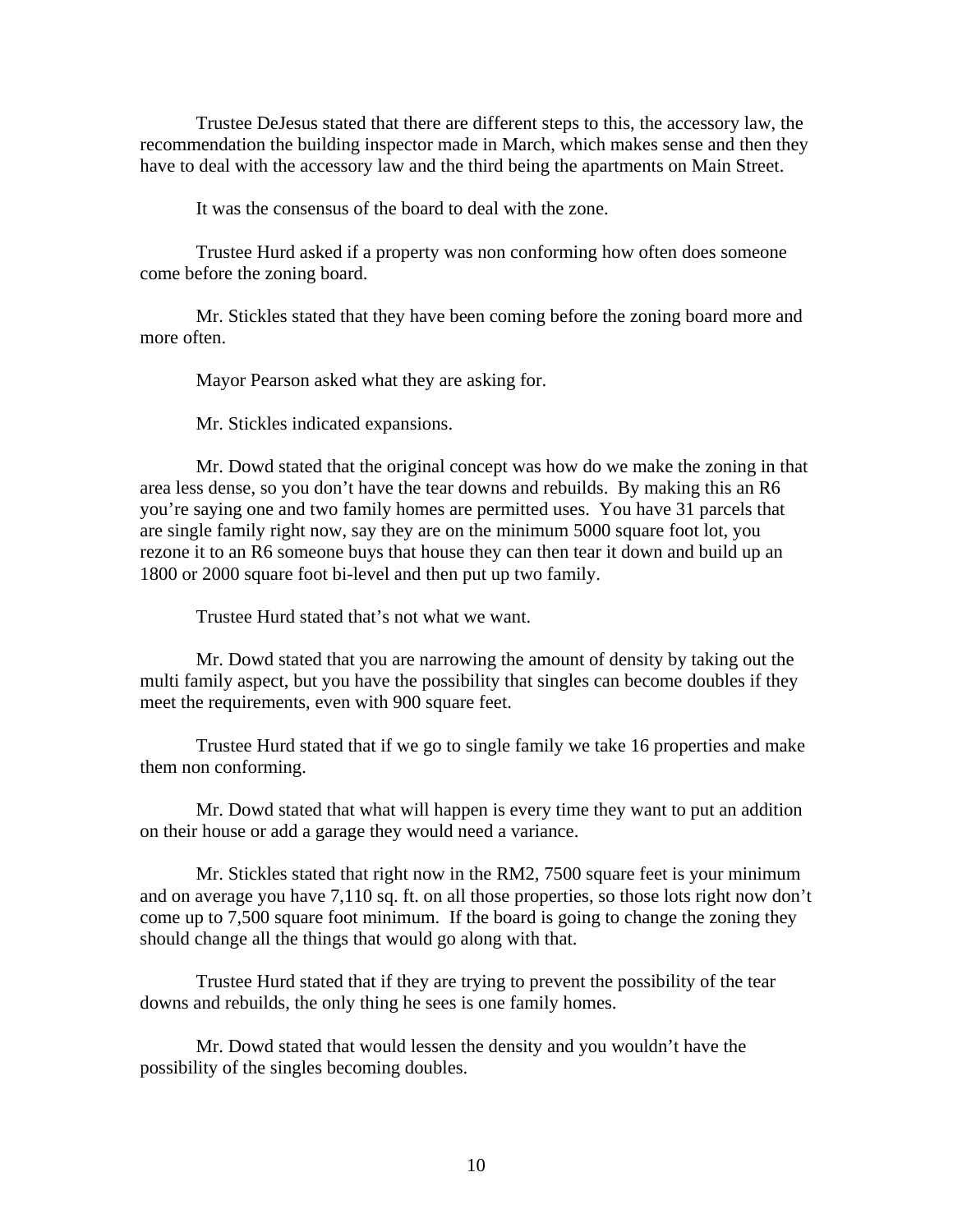Trustee Hurd asked if we take the building inspectors estimate he's saying economically what the board is afraid of isn't really a threat at the present.

 Mr. Stickles stated that it's not a threat presently, because you still have land to build on. Once the land runs out then you will have people coming in to invest in a couple homes. Their economic impact has to be what the zoning allows and what they can do.

 Trustee DeJesus stated that it's not clear in terms of what do they want to do. Every illegal two family you can't say now it can only be one family. A lot of changes have to be made. He suggested the board talk about Main Street apartments. That might be where to focus. He asked Mr. Dowd if they can put a hold on any new apartments on Main Street until they review what is on the books.

 Mr. Dowd stated that the planning board would have an obligation to process applications. There is nothing before the Planning Board now.

It was the consensus of the board to have this on the agenda for the next meeting.

 Trustee DeJesus stated that there is an issue for potential in the downtown area so that should be on the agenda as a separate item.

Mayor Pearson stated that it will be put on the agenda as separate items.

### **Skateboard Park Concrete Bid Acceptance**

Manager Politi stated that the skateboard park concrete pad was put out to bid and one bid was received which was over the estimate and 45 minutes later a bid came in which we didn't accept. He asked the board since the one bid was 50% higher than the estimate he'd like to put that back out to bid.

 Trustee Hurd moved to reject the bid for the skateboard park concrete pad from Dilemme Brothers. Seconded by Deputy Mayor Matise. All ayes. Motion carried.

 Trustee Hurd moved to rebid the skateboard park concrete pad with a bid opening date of July  $11^{th}$ , 2006 at 10:00am. Seconded by Deputy Mayor Matise. All ayes. Motion carried.

#### **Dump Truck Bids**

Manager Politi advised the board that the village went out to bid for a truck for DPW, we had allocated \$60,000 for the dump truck. Two bids came in one at \$57,790 and one for \$58,464. The low bidder did not provide a bid bond and it should not be accepted. You do have a complete bid that is \$700 more.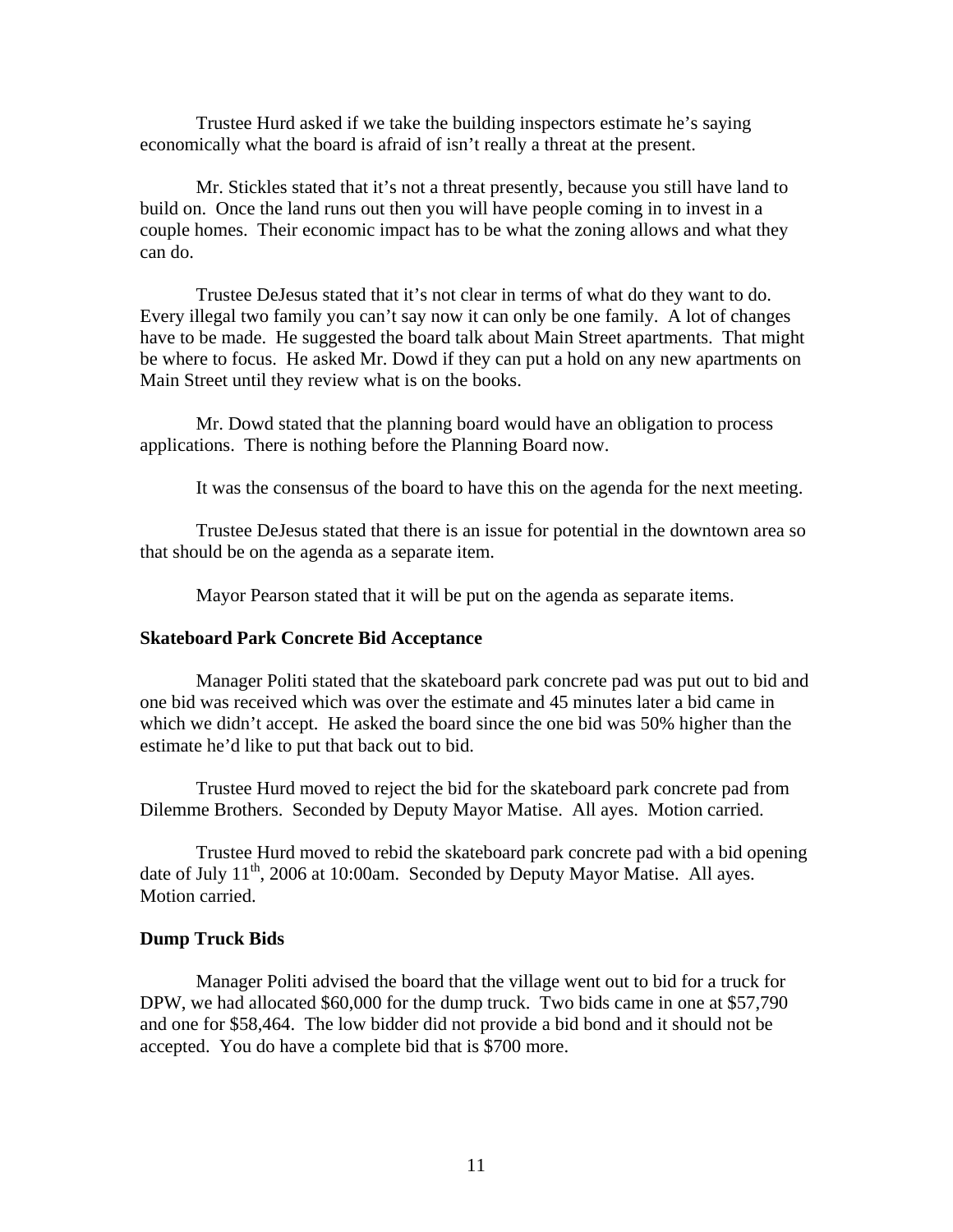Trustee DeJesus moved to reject the bid from Western Ford because they did not provide a bid bond. Seconded by Trustee Hurd. All ayes. Motion carried.

 Deputy Mayor Matise moved to accept the bid from Amthor's for the dump truck for \$58,464. Seconded by Trustee Hurd. All ayes. Motion carried.

Deputy Mayor Matise asked that when the new truck is detailed the village's web site be put there too.

## **Request for Two Handicapped Parking Spaces**

Manager Politi stated that there is a request from James Lucy Sr. who is the manager of Good Samaritan, for two handicapped spaces in front of the building.

 Deputy Mayor Matise suggested that the handicapped parking space by Dominick's be taken away and put in front of the Good Samaritan and make the other spot a 24 hour loading zone.

Manager Politi indicated that they will lose two spaces in the square.

 Trustee DeJesus stated that there are sidewalks that are handicapped accessible if you park in the parking lot. He doesn't see giving him two parking spaces, but if it's one space then it's for 2 hours.

 Mr. Politi stated that they never requested a handicapped parking spot at their old location.

 Mayor Pearson stated that she doesn't mind switching a space from one side to the other because she doesn't feel that was very accessible anyway for handicapped person to get in and out of. She agrees with the two hours.

 Deputy Mayor Matise asked about the 20 minute space in front of Walden Elementary School. She feels by September that be put in place.

 It was the consensus of the Board to authorize the manager to development a list of parking requirement changes.

## **School Crossing Guard Funding**

Mayor Pearson indicated that she spoke to the manager about getting funding from the school district, town or somewhere else besides Walden.

 Chief Holmes stated that it was asked about before and no one ever followed through with it. In other communities school boards pay for some of it.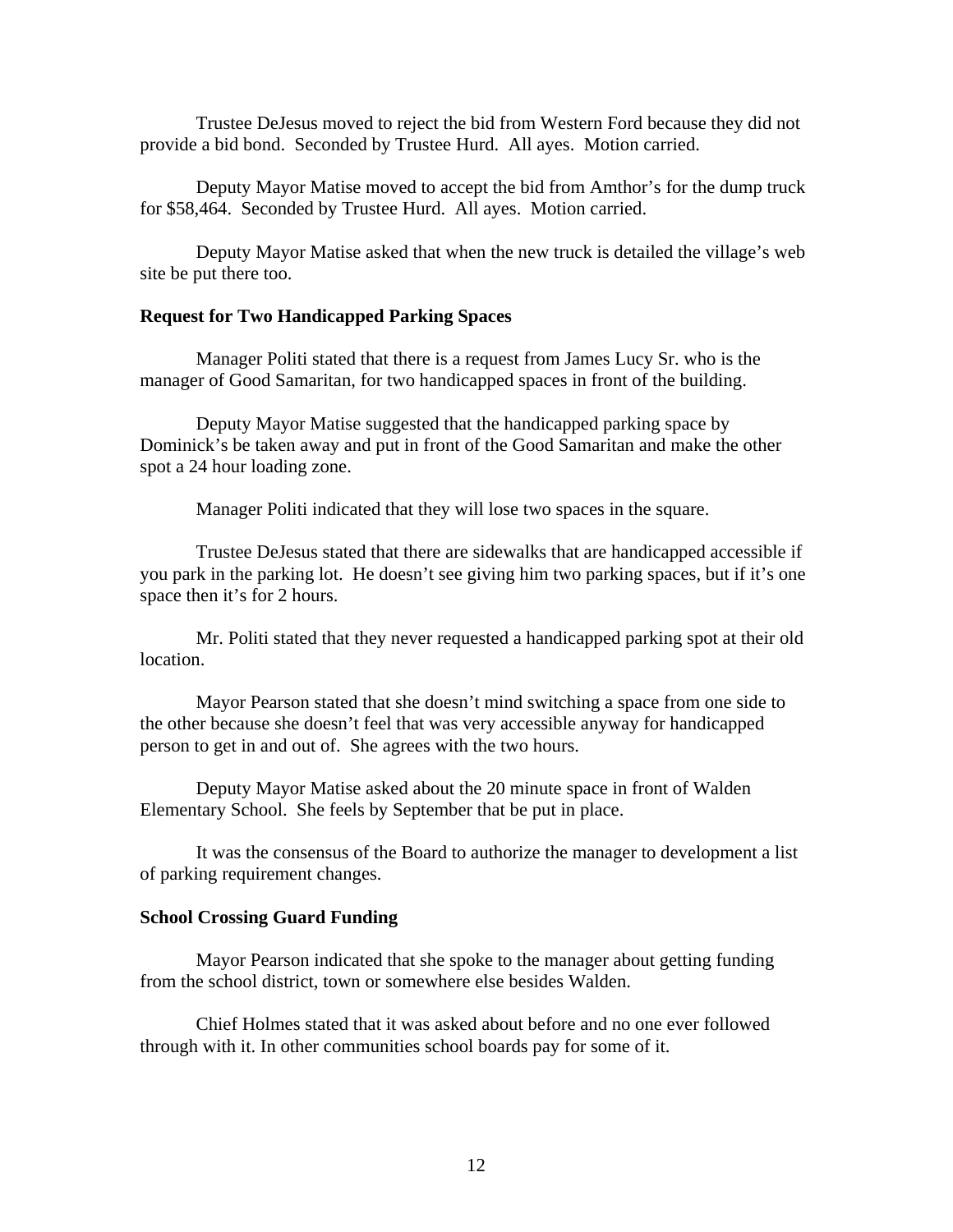Mayor Pearson asked if the chief would work with her and maybe another board member to go to the school board.

 Chief Holmes stated that he feels the mayor and manager should approach the board and he will have any information they would need.

#### **Tree Planting Schedule**

Mayor Pearson stated that years ago there was a tree planning schedule, people would call the village office to request a tree and would be put on a list. Every year the village would plant five trees. She has received requests for trees. She asked what the board felt about this.

 Trustee Hurd asked if the mayor wanted to plant trees as a basis for replacing deceased trees or trees for people who request them

Mayor Pearson stated both.

Trustee Hurd asked what caliber they would start with.

Manager Politi stated three or four inches.

 Mayor Pearson stated that the tree they just planted was a four inch caliber and it cost two hundred and some.

 Trustee Hurd stated that maybe if someone wants a tree bad enough maybe they will pay for it.

 Mayor Pearson stated that the survey being done this year will tell us where we want to spend the money to take down and replant trees.

Manager Politi stated that the survey needs to be done first.

Mayor Pearson indicated that it can all happen at the same time.

Trustee Hurd stated that he feels the mayor should put together a sample program.

#### **Cedar Street Right of Way**

Mr. Dowd suggested the board table this because he spoke to the attorney for the buyers and the property has changed hands and he no longer represents the buyer and we will call them and tell them that the board will consider selling the right of way that the house is over and see if they want to pursue it. If they're not going to pursue it then leave it alone.

#### **Municipal Fees Law**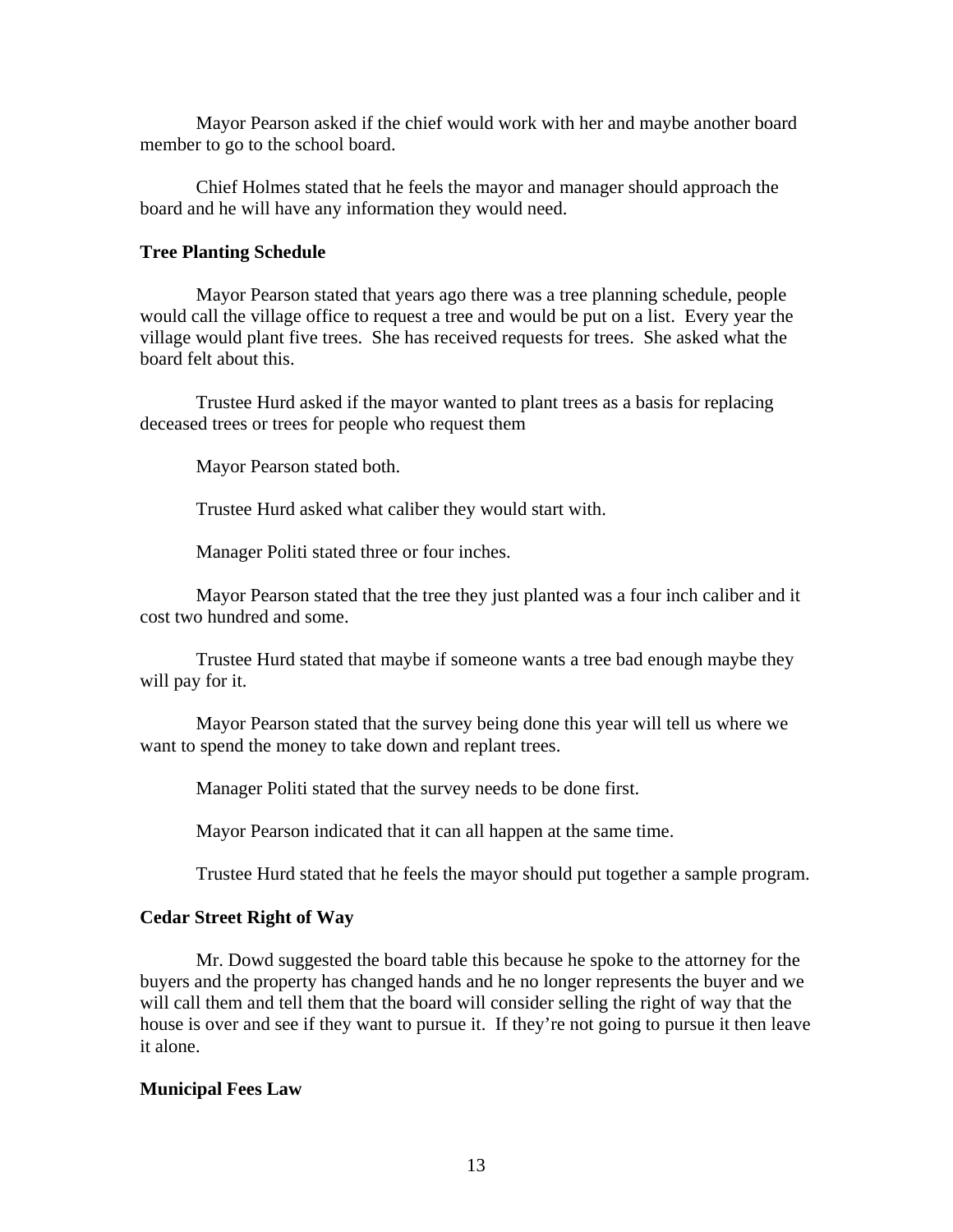Mr. Dowd stated that the fees the board wants to change do not have to be done by local law, they can be done by resolution of the board. The board wanted to raise recreation fees to \$2000 and raise inspection fee escrow to 10%. Zoning board interpretations was also requested to be raised and that is already there. Street opening fees will be discussed at the department head meeting.

 Trustee Hurd moved to raise the recreation fees to \$2,000 and raise inspection fees escrow to 10%. Seconded by Trustee DeJesus. All ayes. Motion carried.

#### **Vehicle Use Policy**

Manager Politi stated that he used an example vehicle use policy to come up with a policy for the Village of Walden.

 Trustee DeJesus stated that on Page 2, #7, you can't just depend on someone telling you their license is current. Where he works they randomly check your abstract and then he gets a notice if one of his workers licenses is suspended and immediately he has to advise them that they cannot drive. On 8.a, if you incur a parking fine the Village should not be paying for it. Number 9, no employee may use a municipal vehicle out of state without advance approval of the Village Manager, he asked if that would be work related. That has to be clarified.

 Deputy Mayor Matise asked if that meant you can't drive through New Jersey to go to New York.

 Mayor Pearson asked about 8.c, an employee who is assigned a municipal vehicle who is arrested or charged with a motor vehicle offense for which the punishment includes suspension or revocation of the motor vehicle license, whether it's a personal vehicle or municipal vehicle must notify his or her supervisor no later than 24 hours, conviction for this offence may be, she feels it should be will be, grounds for loss.

 Manager Politi stated that this has to be passed along to the labor attorney. There will be questions, that being one of them.

 Deputy Mayor Matise asked that under number 1 it should include the web site be listed.

 Mayor Pearson asked if it was just the manager and chief's vehicles that would have the seal on the side of the vehicles.

 Manager Politi stated that his vehicle is under a contract and he will negotiate whether there should be a seal on the side of it. That is more for the DPW.

 Trustee DeJesus suggested a magnetic seal for when they are on official business. He doesn't feel the manager's car needs one.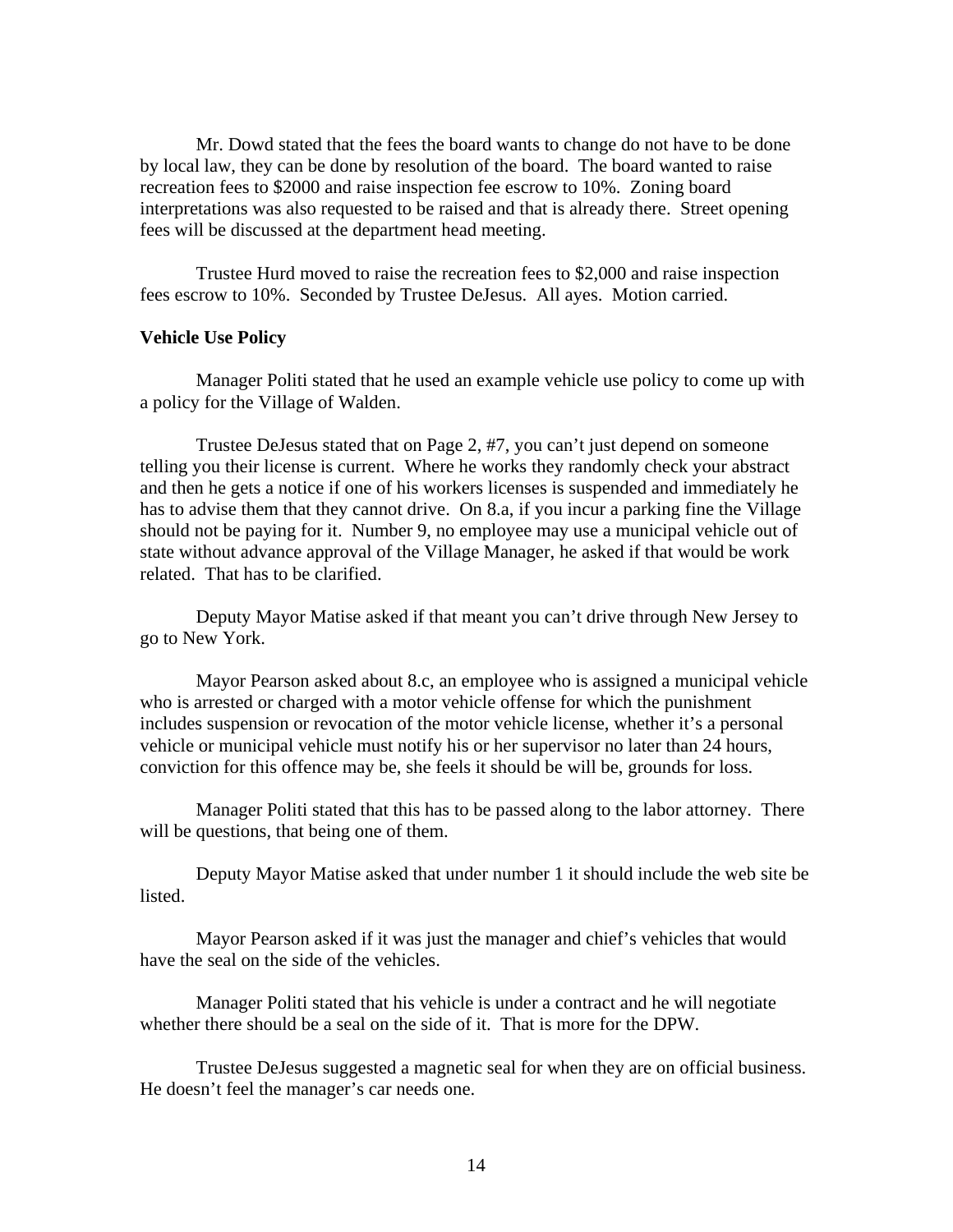Mayor Pearson brought up family members shall not be transported in village vehicles, who is excluded from that.

Trustee Hurd stated that the village manager is.

 Manager Politi stated that the insurance company says its okay to have family members in the car.

 Mr. Dowd stated that you may be violating the ethics code as far as the use of the vehicle to be transporting a family member for a private purpose. He's talking this policy as it applies to police cars, generally, village trucks generally, building inspectors vehicle. If you're using a vehicle as it is entrusted to you for transporting your children to school.

 Trustee Hurd asked who would be transporting their children back and forth to school.

 Chief Holmes stated that he would. When he was originally hired there was a gentleman's agreement, he lived outside the village and he was told he had to move into the village and therefore he could use that car anywhere and at anytime in the village Mr. Kelly was very specific about once the chief moved into the village he had full use of that car in the village anywhere, anytime. One of the things he does at the end of his day is pick his children up at school and takes them home.

 Trustee Hurd stated that the chief is different because he is the chief law enforcement officer of the village and he is on call and on duty 24/7/365.

 Chief Holmes stated that the Village Manager at that time said to him that when you live in this village we have expectation that wherever you go that you will be driving around seeing things and you call the on duty patrol.

Trustee Hurd asked the attorney if that would be a conflict with the code.

 Mr. Dowd stated that he thinks that just like it would be with the Village Manager from a contract point of view it would have to be reinforced that that's the continued understanding.

 Deputy Mayor Matise stated that the manager's contract doesn't say exclusive use of the vehicle.

 Manager Politi stated that when he was hired there was a pamphlet put out that said there would be exclusive use of the vehicle.

 Deputy Mayor Matise stated that's not a contract. That was a pamphlet soliciting for a job.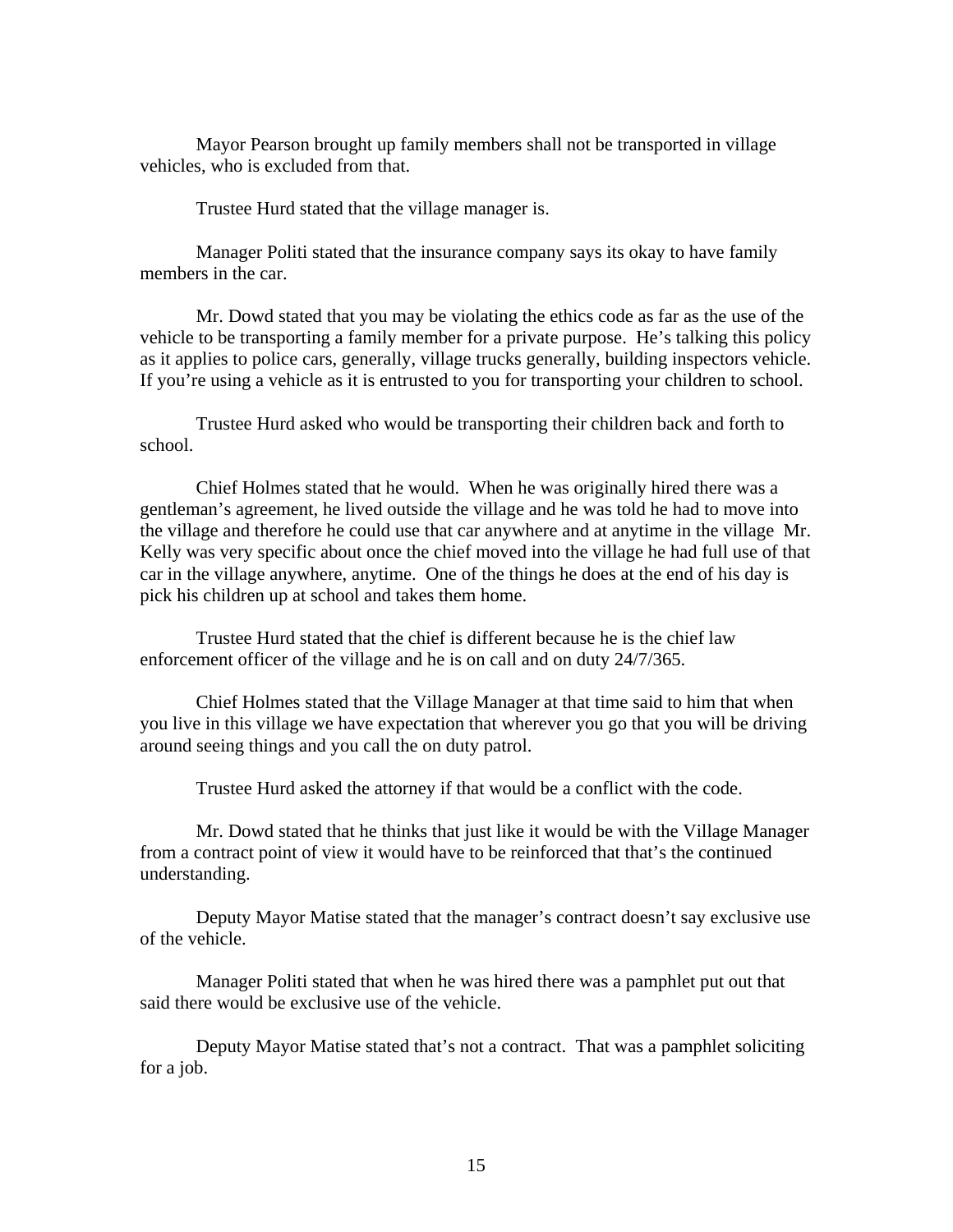Manager Politi stated that they are going into a contract negotiations in public again.

Deputy Mayor Matise stated that they are talking about developing a policy.

 Mayor Pearson stated that Trustee DeJesus gave the board information where the manager got the information from. She asked for clarification from the attorney regarding employees assigned municipal vehicles on a 24 hour basis will be given a copy of this policy and will be required to sign a confirmation receipt. Employees authorized to commute in a town vehicle may be subject to imputed income tax regulations set forth by internal revenue service. It was given to them in the information package and should it be put in the policy.

 Mr. Dowd stated that he saw the policy when he received his packet and he has not discussed this with the manager yet. It's a start the manager put together as a discussion item. They will take up that issue.

 Deputy Mayor Matise stated that some of the information Trustee DeJesus gave them was not addressed, such as drivers under the age of 25, why isn't it covered.

 Manager Politi stated that this policy has to be given to the insurance broker so he can see how that goes into our risk management. If you cut out under 25 you just cut out your beautification crew and a police officer.

Deputy Mayor Matise asked if mileage reimbursement be included.

Manager Politi stated that could be added.

## **Correspondence**

Mayor Pearson stated that a letter was received from the Town Historian requesting a letter of support for the Town of Montgomery's application for funding through the New York State Department of Transportation Enhancements Program.

 Manager Politi explained that there is a Tea Grant going in by the Village under a different criteria, it's for the rail trail bridge. The Town Supervisor supported the Village's Tea Grant application. These are two different categories and are not competing against each other.

 Mayor Pearson moved to authorize the manager write a letter of support for the New York State Department of Transportation Enhancements Program. Seconded by Trustee DeJesus. All ayes. Motion carried.

## **Public Comment**